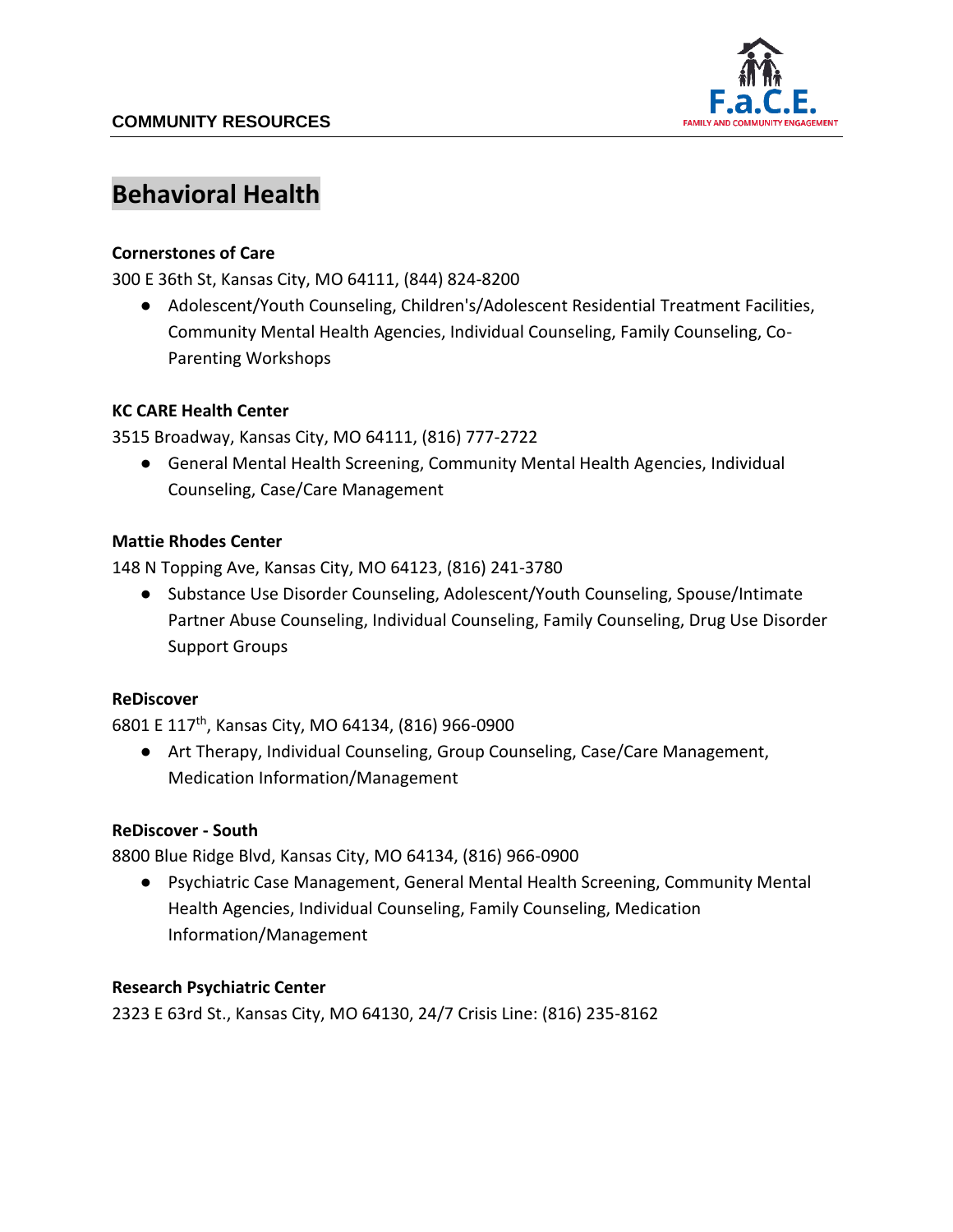

## **Samuel U. Rodgers Health Center**

Cabot Westside: 2121 Summit St., Kansas City, MO 64108, (816) 471-0900 Downtown Campus: 825 Euclid Ave, Kansas City, MO 64124, (816) 474-4920

● Community Mental Health Agencies

#### **Swope Health Services - Central**

3801 Blue Parkway, Kansas City, MO 64130, (816) 922-1070

● General Mental Health Screening, Community Mental Health Agencies, Individual Counseling, Medication Information/Management

#### **TMC - Inpatient Mental Health Services**

Midtown: 1000 E 24th St, Kansas City, MO 64108, (816) 404-3800 Lakewood: 7900 Lee's Summit Rd, Kansas City, MO 64139, (816) 404-7360

● Psychiatric Case Management, Psychiatric Inpatient Units

#### **TMC - Recovery Health Services**

1000 E 24th St, Suite 2E, Kansas City, MO 64108, (816) 404-5850

● Substance Use Disorder Counseling, Medication Assisted Maintenance Treatment for Opioid Use Disorders, Psychiatric Medication Services, Psychiatric Case Management, Ex-Offender Counseling, Mental Health Drop In Centers, Individual Counseling, Group Counseling, Family Life Education

#### **UMKC Community Counseling**

615 E 52nd St, Suite 212, Kansas City, MO 64110, (816) 235-2725

● Community Mental Health Agency

# **Clothing**

#### **Birthright - Greater Kansas City**

6309 Walnut, Kansas City, MO 64113, (816) 444-7090

● Maternity Clothing, Diapers, Baby Clothing

#### **Bishop Sullivan Center**

3936 Troost, Kansas City, MO 64110, (816) 561-8515

● Winter Clothing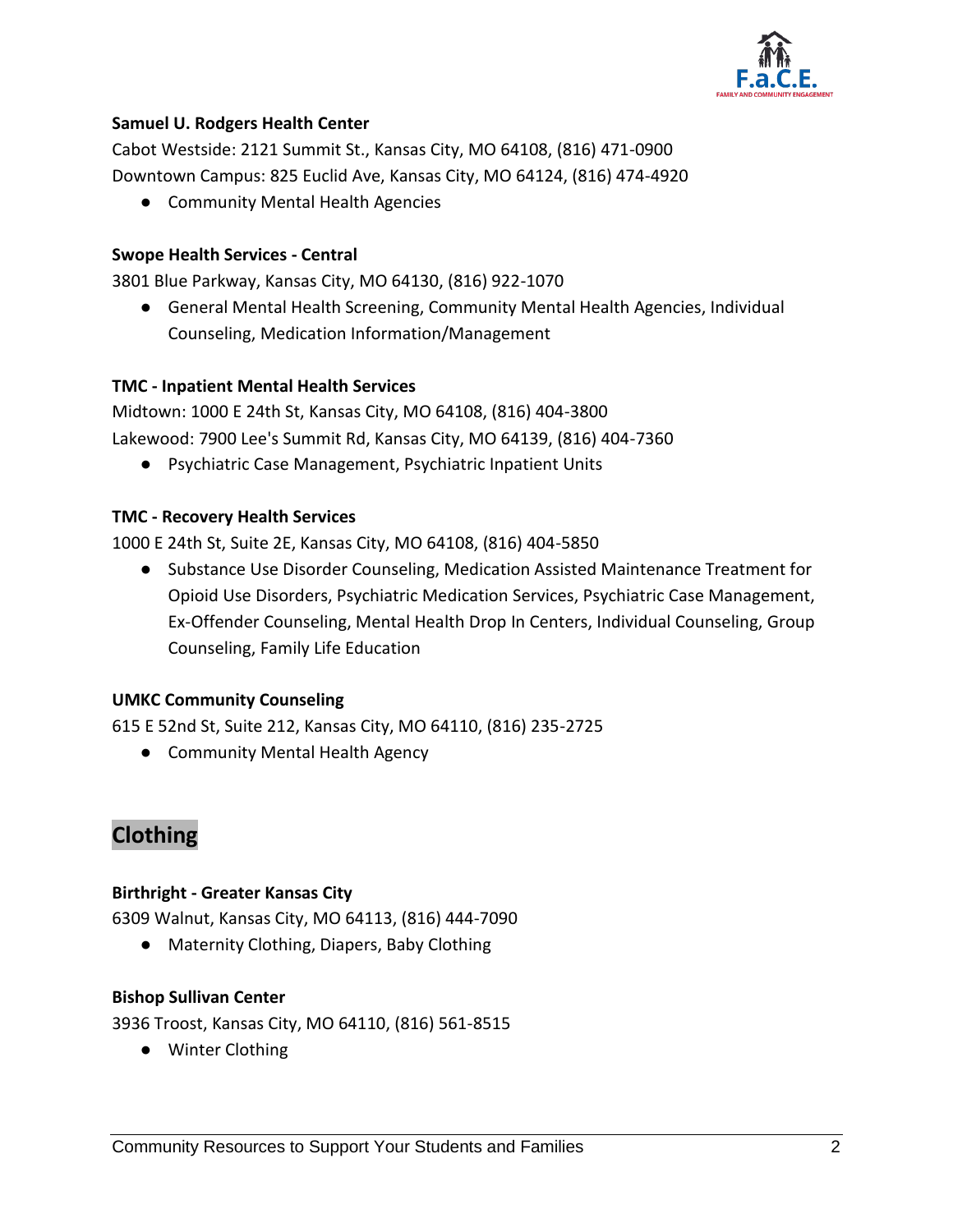

## **City Union Mission**

1700 E 8th St, Kansas City, MO 64106, (816) 329-1444

● Winter Clothing, General Clothing Provision

## **Community Assistance Council**

10901 Blue Ridge, Kansas City, MO 64134, (816) 763-3277

● Winter Clothing, General Clothing Provision

## **Connections to Success**

300 W Linwood, Kansas City, MO 64111, (816) 561-5115

● Work Clothing

## **Della Lamb - Emergency Assistance and Social Services**

3100 E 12th, Kansas City, MO 64127, (816) 842-8040

● General Clothing Provision

## **Grace United Church**

811 Benton Blvd, Kansas City, MO 64124, (816) 231-5745

● Work Clothing, Winter Clothing, General Clothing Provision, Children's Clothing, Baby Clothing

## **Hope Faith Ministries - Equipping Program**

705 Virginia Ave., Kansas City, MO 64106, (816) 471-4673

● Work Clothing, Winter Clothing, General Clothing Provision, Diapers, Children's Clothing,

## **Hope Network**

10500 E 350 Hwy, Kansas City, MO 64138, (816) 778-1105

● Work Clothing, Shoes, General Clothing Provision, Children's Clothing, Baby Clothing

## **Independence Boulevard Christian Church - Micah Ministry**

606 Gladstone Blvd, Kansas City, MO 64124, (816) 231-0016

● General Clothing Provision, Diapers, Children's Clothing, Baby Clothing

## **Linwood United Church - Lazarus Ministries**

3151 Olive Street, Kansas City, MO 64109, (816) 923-3213

● Personal/Grooming Supplies, General Clothing Provision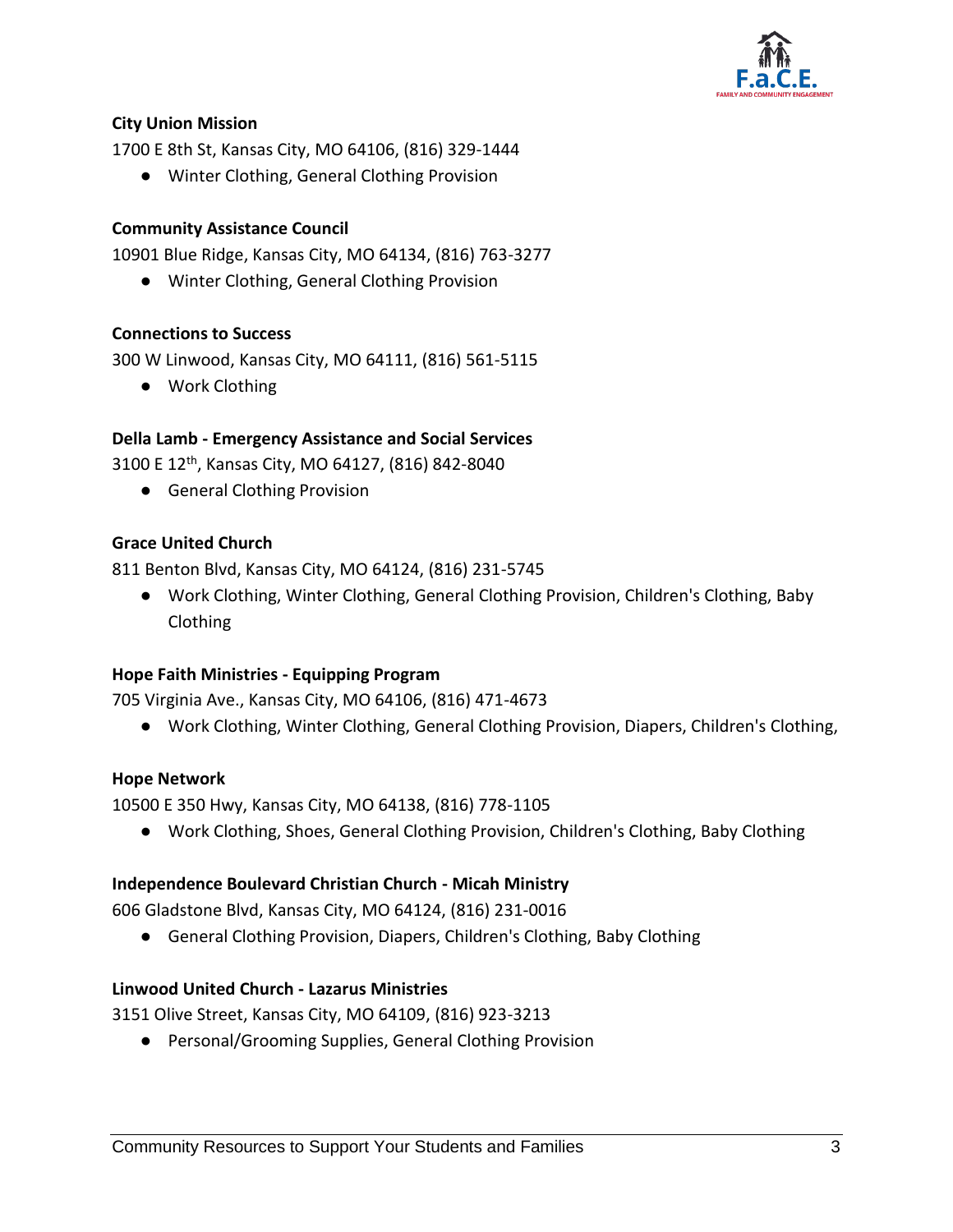

## **Redemptorist - Food/Clothing/Transportation Assistance**

207 W Linwood, Kansas City, MO 64111, (816) 931-9942

● General Clothing Provision

#### **Saint Francis Xavier Catholic Church**

1001 E 52nd St, Kansas City, MO 64110, (816) 381-9174

● Clothing Vouchers

#### **Saint James United Church**

5540 Wayne Ave., Kansas City, MO 64110, (816) 444-5588

● General Clothing Provision

#### **Salvation Army - Westport**

500 W 39th St., Kansas City, MO 64111, (816) 753-6040

● Winter Clothing

#### **Seton Center**

2816 E 23rd St., Kansas City, MO 64127, (816) 581-4710

● General Clothing Provision, Children's Clothing

#### **Swope Parkway Church Of Christ**

5620 Swope Pkwy., Kansas City, MO 64130, (816) 444-9511

● General Clothing Provision

#### **Trinity Family Midtown Church Of The Nazarene**

301 W Armour, Ste. 01W, Westport Central Apartment Bldg, Kansas City, MO 64111 (913) 938-6770

● General Clothing Provision, Children's Clothing, Baby Clothing

#### **True Light Family Resource Center**

712 E 31st St., Kansas City, MO 64109, (816) 561-1700

● Winter Clothing, General Clothing Provision, Diapers

#### **Uplift Organization, Inc.**

1516 Prospect Ave., Kansas City, MO 64127, (816) 241-0060

● General Clothing Donation Programs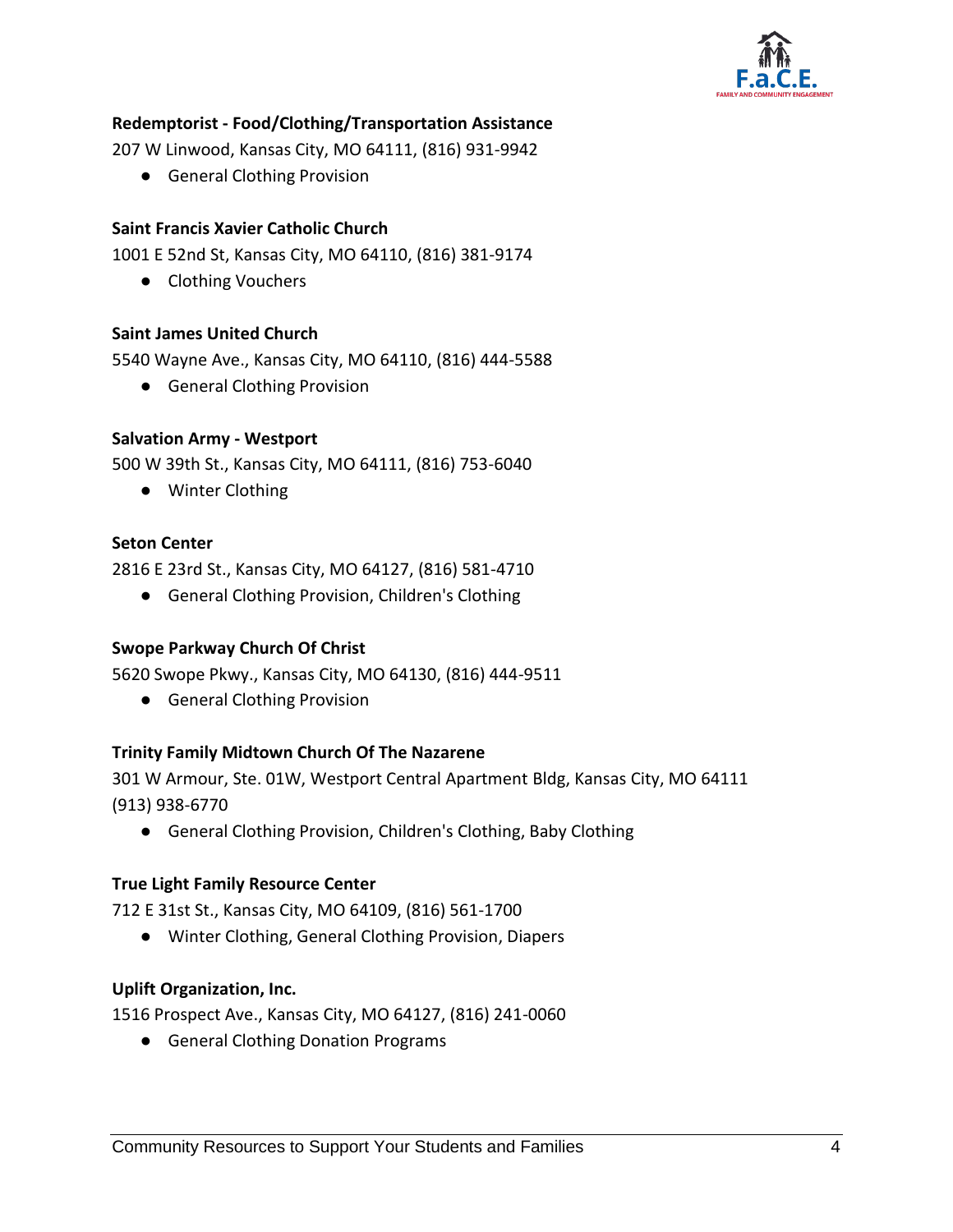

## **Uzazi Village**

4232 Troost Ave., Kansas City, MO 64110,(816) 541-3718

● Diapers, Children's Clothing, Baby Clothing

## **Visitation Parish - St. Vincent De Paul Society**

5141 Main St., Kansas City, MO 64112, (816) 753-9061

● General Clothing Provision

## **Whatsoever Community Center**

1201 Ewing, Kansas City, MO 64126, (816) 231-0227

● General Clothing Provision

## **Zion Grove Missionary Baptist Church**

2801 Swope Pkwy., Kansas City, MO 64130, (816) 924-1819

● General Clothing Provision

# **Domestic Violence**

## **The Children's Place**

2 E. 59th St., Kansas City, MO 64113, (816) 363-1898

● Counseling for Children Affected by Domestic Violence, Child Abuse Counseling, Family Counseling, Home Based Parenting Education

## **Hope House**

PO Box 577, Lees Summit, MO 64063, (816) 461-4188

● Sexual Assault Hotlines, Domestic Violence Hotlines, Spouse/Intimate Partner Abuse Counseling, Domestic Violence Support Groups, Parental Visitation Facilitation, Domestic/Family Violence Legal Services, Crime Victim Support, Sexual Assault Shelters, Domestic Violence Shelters

## **Jewish Vocational Services**

4600 Paseo, Kansas City, MO 64110, (816) 471-2808

● Individual Counseling, Family Counseling, Case/Care Management, Domestic Violence Intervention Programs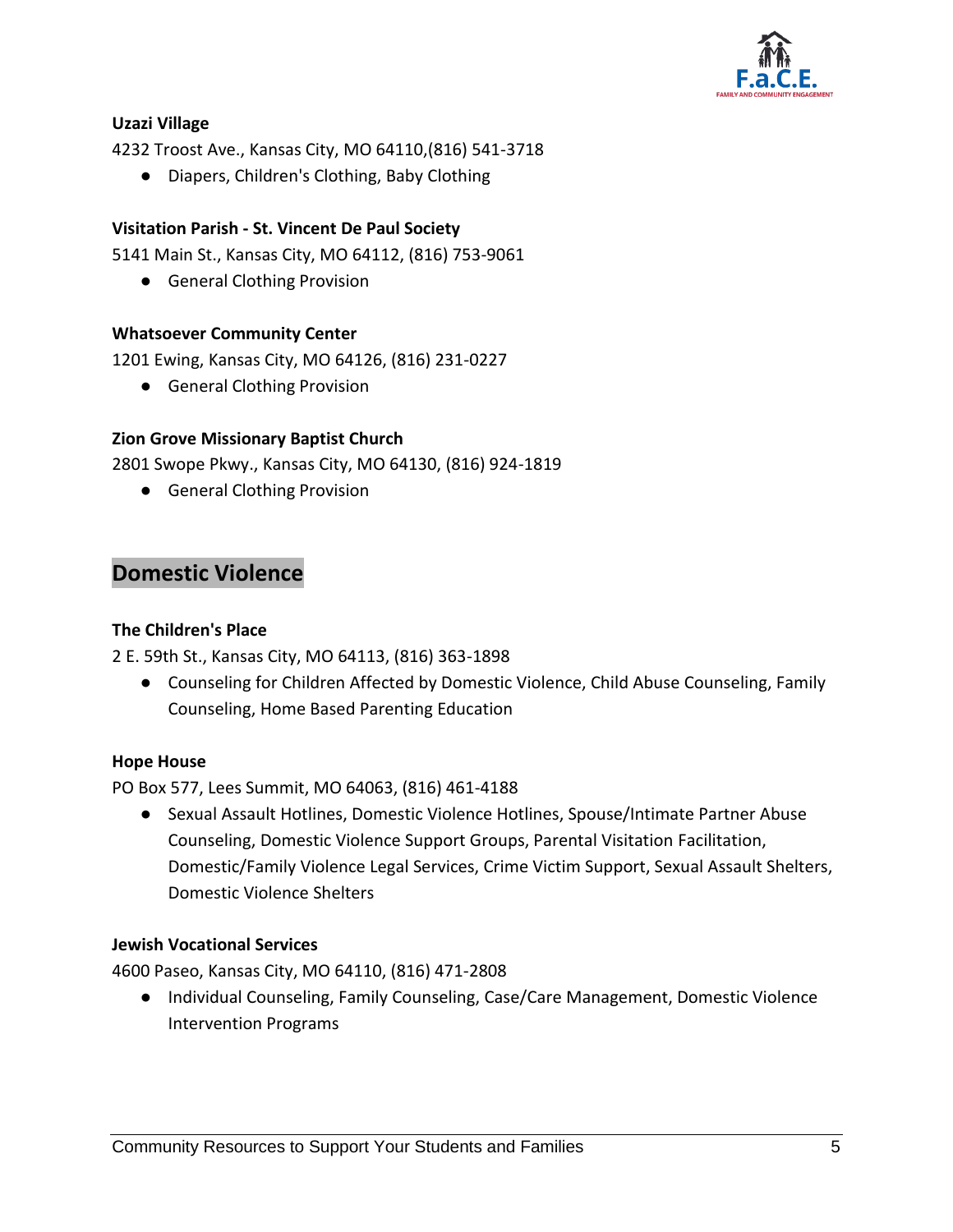

## **Mattie Rhodes Center**

148 N Topping, Kansas City, MO 64123, (816) 241-3780

● Spouse/Intimate Partner Abuse Counseling, Individual Counseling, Family Counseling, Domestic Violence Intervention Programs

## **MOCSA - Metropolitan Organization To Counter Sexual Assault**

3100 Broadway, Suite 400, Kansas City, MO 64111, (816) 931-4527

● Sexual Assault Counseling, Sexual Assault/Incest Support Groups, Advocacy, Crime Victim Support

#### **Newhouse**

PO Box 240019, Kansas City, MO 64124, (816) 474-6446

● Domestic Violence Hotlines, Crime Victim Support, Spouse/Intimate Partner Abuse Prevention, Domestic Violence Shelters

## **Rose Brooks Center**

PO Box 320599, Kansas City, MO 64132, (816) 861-6100

● Sexual Assault Hotlines, Domestic Violence Hotlines, Domestic Violence Support Groups, Foster Care/Temporary Shelter for Animals, Advocacy, Crime Victim Support, Sexual Assault Shelters, Domestic Violence Shelters

# **Education Support**

## **Adult Education and Literacy**

1601 Forest Ave, 2nd Floor, Kansas City, MO 64106, (816) 418-7150

● Adult Literacy Programs, GED/High School Equivalency Test Instruction, Adult High School Diploma Programs, Adult Basic Education

## **Big Brothers Big Sisters Of Greater Kansas City**

1709 Walnut, Kansas City, MO 64108, (816) 561-5269

● Adult/Child Mentoring Programs

## **Boys and Girls Club of Greater Kansas City**

4001 Blue Pkwy, Suite 102, Kansas City, MO 64130, (816) 361-3600

Child Mentoring Programs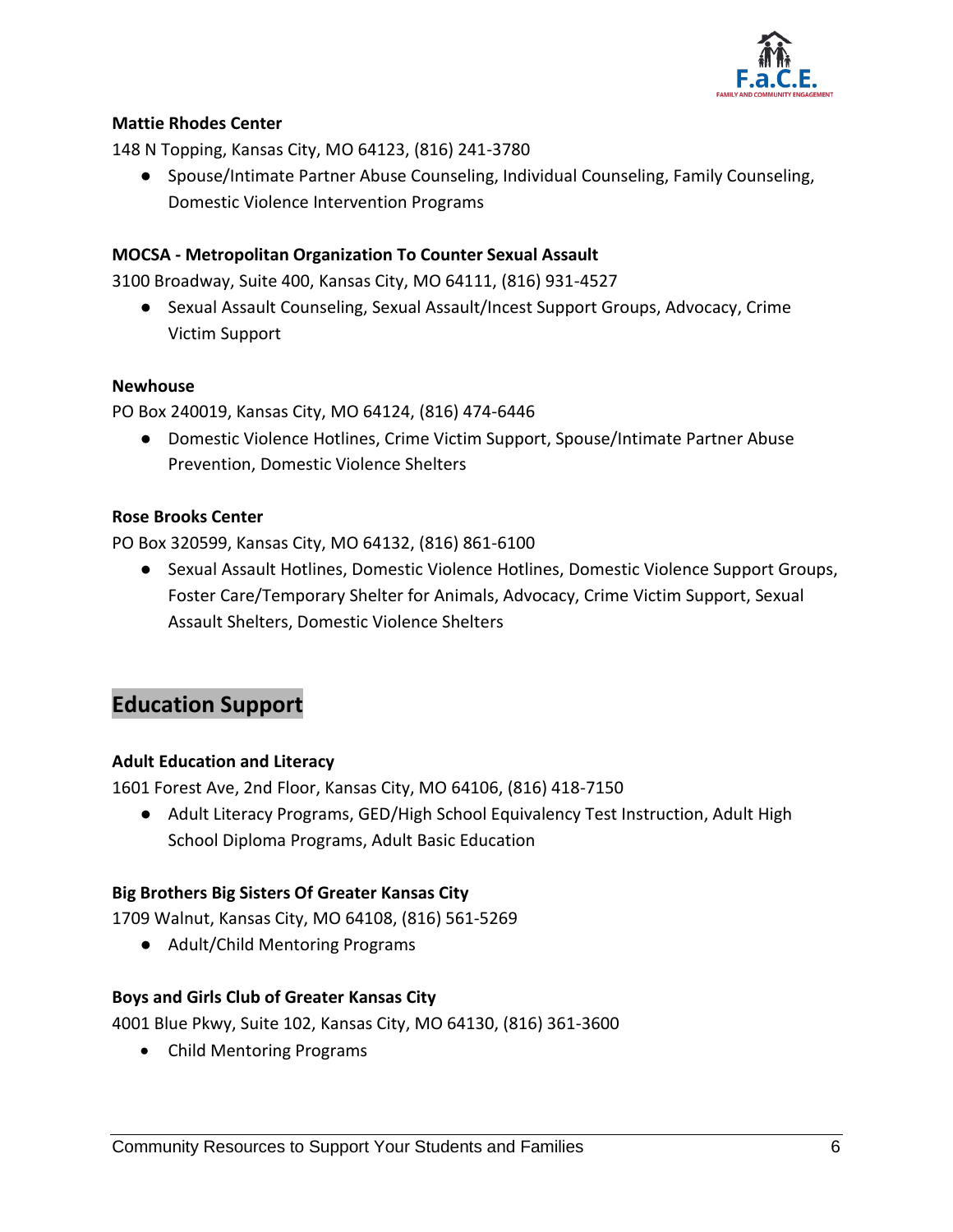

## **Catholic Charities KCSJ**

4001 Blue Parkway, Suite 250, Kansas City, MO 64130, (816) 221-4377

● Individual Development Accounts, Personal Financial Counseling, Financial Management Workshops

## **Community LINC**

4012 Troost Ave., Kansas City, MO 64110, (816) 531-3727

• Budgeting Classes

## **Educational Opportunity Center**

3100 Main, Suite 100, Kansas City, MO 64111, (816) 604-4400

● Welfare to Work Programs, Vocational Assessment, Student Loans, Student Loan Forgiveness/Repayment Programs, Scholarships, Education Related Fee Payment Assistance, Academic Counseling, GED/High School Equivalency Test Instruction, Loan Counseling

## **Grace United Church - Aim for Success Tutorial Program**

811 Benton Blvd., Kansas City, MO 64124, (816) 289-6062

● Subject Tutoring, Homework Help Programs

## **Higher M-Pact**

PO Box 11718, Kansas City, MO 64138, (816) 353-8103

● Youth Enrichment Programs, Adult/Child Mentoring Programs

## **Literacy KC**

211 W Armour Blvd, 3rd Fl., American Red Cross Bldg, Kansas City, MO 64111, (816) 333-9332

● Adult Literacy Programs, Adult Basic Education

## **Metro Lutheran Ministry - Central - Financial Opportunity Center**

3031 Holmes, Kansas City, MO 64109, (816) 285-3144

● Personal Financial Counseling, Financial Management Workshops

## **Operation Breakthrough, Inc.**

3039 Troost Ave., Kansas City, MO 64109, (816) 756-3511

● Youth Enrichment Programs, Homework Help Programs

## **Prosperity Center - Financial Opportunity Center**

5151 Troost Ave, Suite 100, Kansas City, MO 64110, (816) 501-4239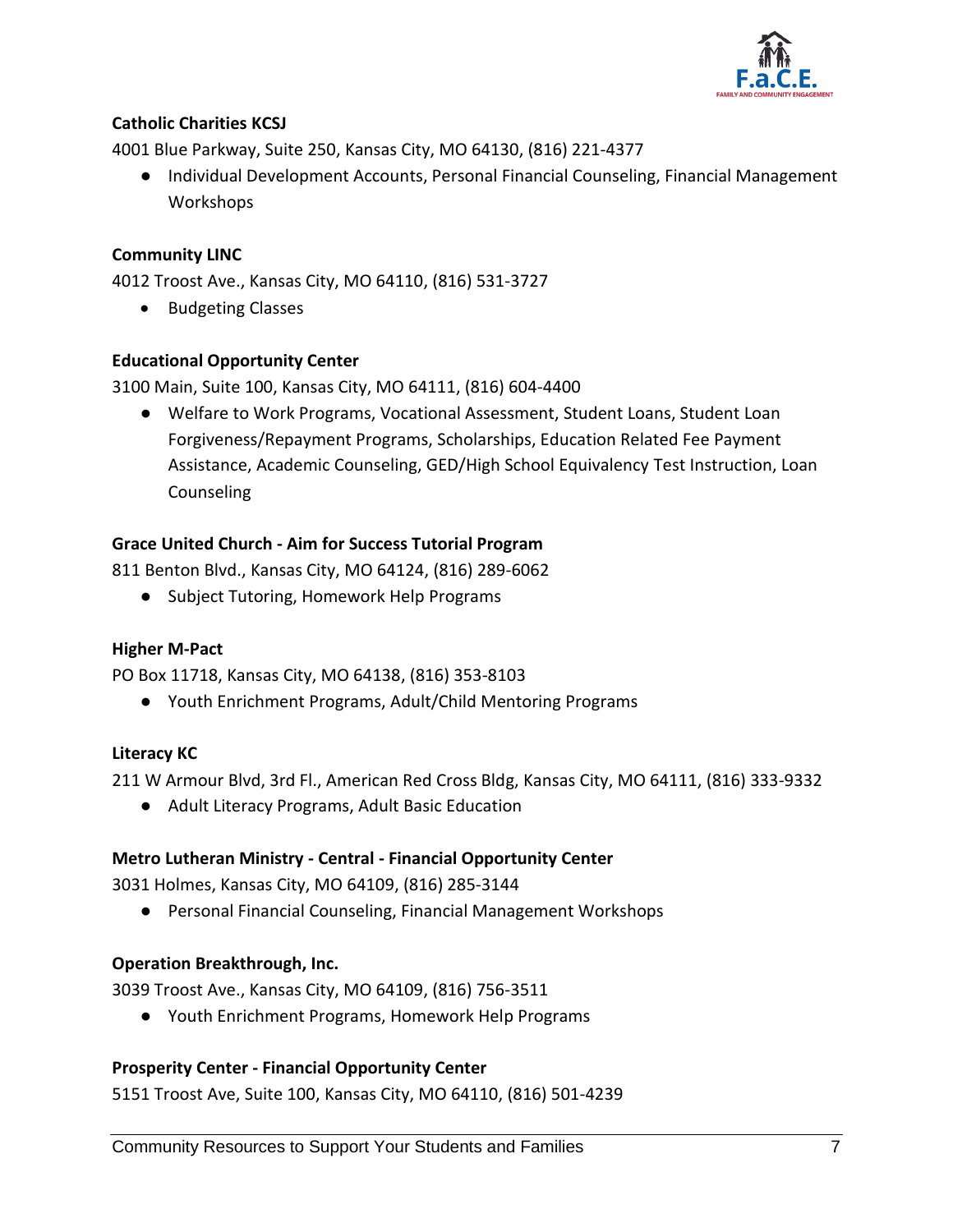

● Personal Financial Counseling, Financial Management Workshops

## **Upper Room - Summer & After School Tutoring**

2803 E 51st St., Kansas City, MO 64130, (816) 363-3819

● Subject Tutoring, Homework Help Programs

#### **Urban League of Greater Kansas City**

1710 Paseo Blvd., Kansas City, MO 64108, (816) 471-0550

● Subject Tutoring, College/University Entrance Examination Preparation, Higher Education Awareness/Support Programs

# **Employment**

## **Bishop Sullivan Center**

6435 Truman Rd., Kansas City, MO 64126, (816) 231-0984 3936 Troost., Kansas City, MO 64110, (816) 561-8515

● Job Finding Assistance, Resume Preparation Assistance

## **Building Brighter Futures**

1734 E 63rd St, Suite 301, Kansas City, MO 64110, (816) 842-4975

● Ex-Offender Employment Programs, Job Finding Assistance, Resume Preparation Assistance, Occupation Specific Job Training

## **Connection to Success**

300 W Linwood Blvd., Kansas City, MO 64111, (816) 561-5115

● Supported Employment, Job Finding Assistance, Resume Preparation Assistance, Job Interview Training

## **Full Employment Council**

1740 Paseo, Kansas City, MO 64108, (816) 471-2330

● Computer and Related Technology Classes, General Youth Employment Programs, Veteran Employment Programs, Job Finding Assistance, Vocational Assessment, Resume Preparation Assistance, Job Interview Training, Occupation Specific Job Training, Career Counseling, Comprehensive Job Assistance Centers

#### **Full Employment Council**

6025 Prospect Ave., Kansas City, MO 64130, (816) 448-7601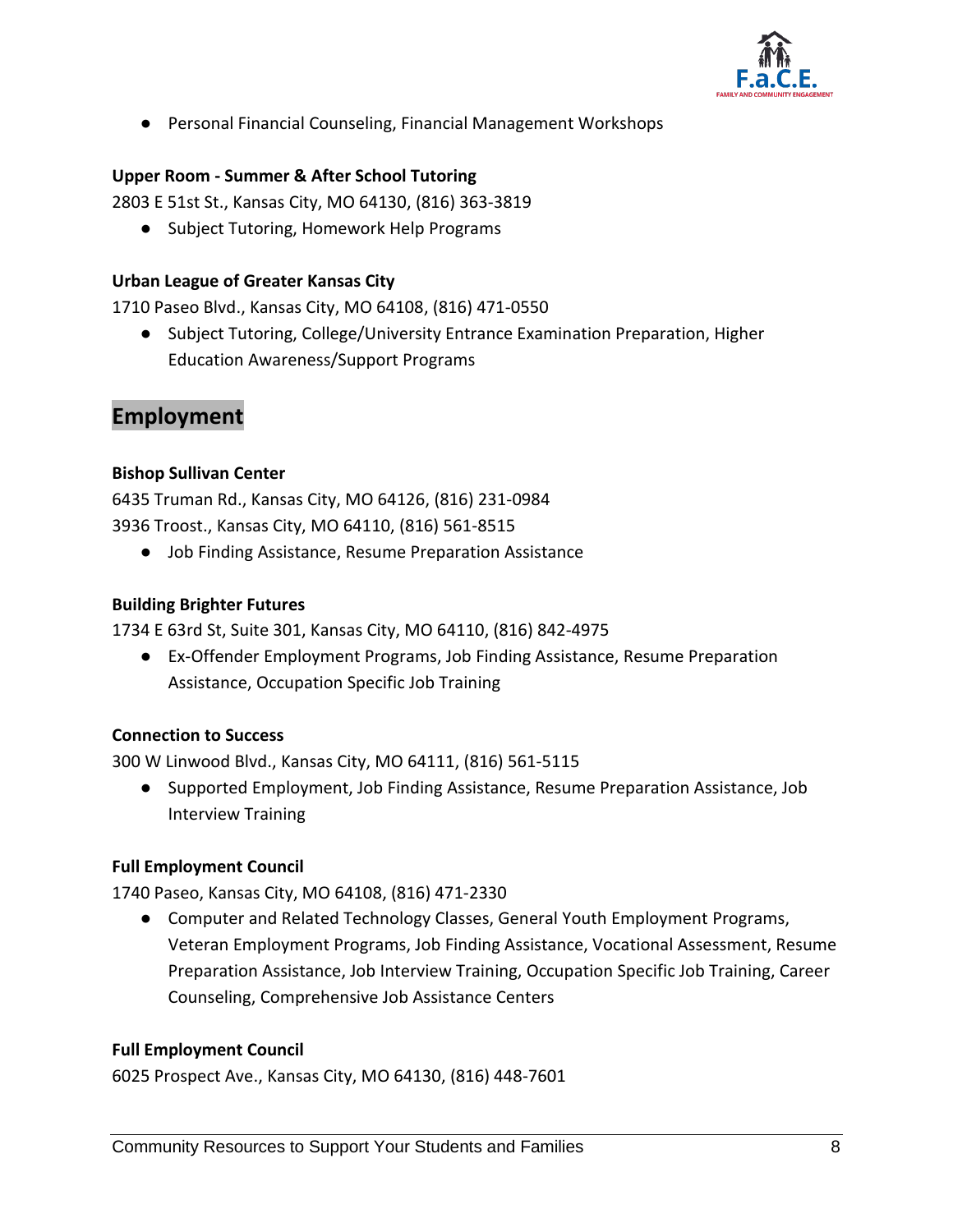

● Computer and Related Technology Classes, General Youth Employment Programs, Veteran Employment Programs, Job Finding Assistance, Vocational Assessment, Resume Preparation Assistance, Job Interview Training, Occupation Specific Job Training, Career Counseling, Comprehensive Job Assistance Centers

## **GoodWORKS Career Resource Center**

1817 Campbell St., Kansas City, MO 64108, (816) 842-7425

● Supported Employment, Job Finding Assistance, Resume Preparation Assistance, Job Interview Training

#### **H&R Block Business & Career Center Central Library**

14 W 10th St, 3rd Floor, Kansas City, MO 64105, (816) 701-3717

Job Finding Assistance, Resume Preparation Assistance, Job Interview Training

#### **Jewish Vocational Service**

4600 Paseo, Kansas City, MO 64110, (816) 471-2808

● Job Finding Assistance, Job Readiness, Occupation Specific Job Training, Career Counseling

#### **Prosperity Center - Financial Opportunity Center**

5151 Troost Ave, Suite 100, Kansas City, MO 64110, (816) 501-4239

● Job Finding Assistance, Vocational Assessment, Job Interview Training, Career Counseling

#### **The HelpKC**

1734 E 63rd St., Suite 108, Kansas City, MO 64110, (816) 227-6020

● Life Skills Education, Ex-Offender Employment Programs, Job Finding Assistance, Job Readiness

#### **TMC - Truman Employment Services**

300 W 19th Terr., Kansas City, MO 64108, (816) 404-6270

● Workplace Evaluation/Modification, Vocational Rehabilitation, Job Finding Assistance, Special Needs Job Development, Vocational Assessment

#### **Urban League Of Greater Kansas City**

1710 Paseo Blvd., Kansas City, MO 64108, (816) 471-0550

● Job Finding Assistance, Resume Preparation Assistance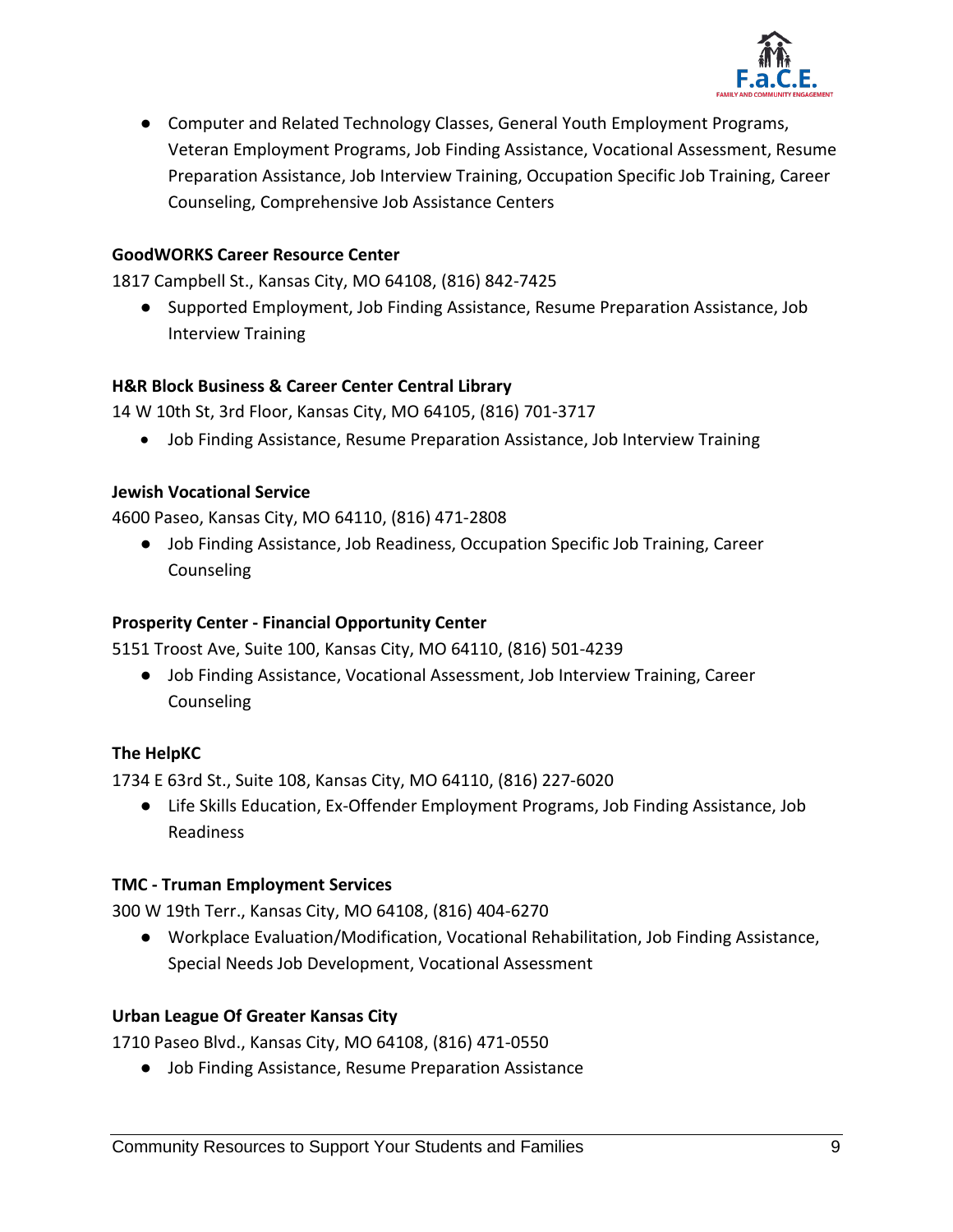

## **Women's Employment Network**

920 Main St, Suite 100, Kansas City, MO 64105, (816) 822-8083

● Job Finding Assistance, Personal Financial Counseling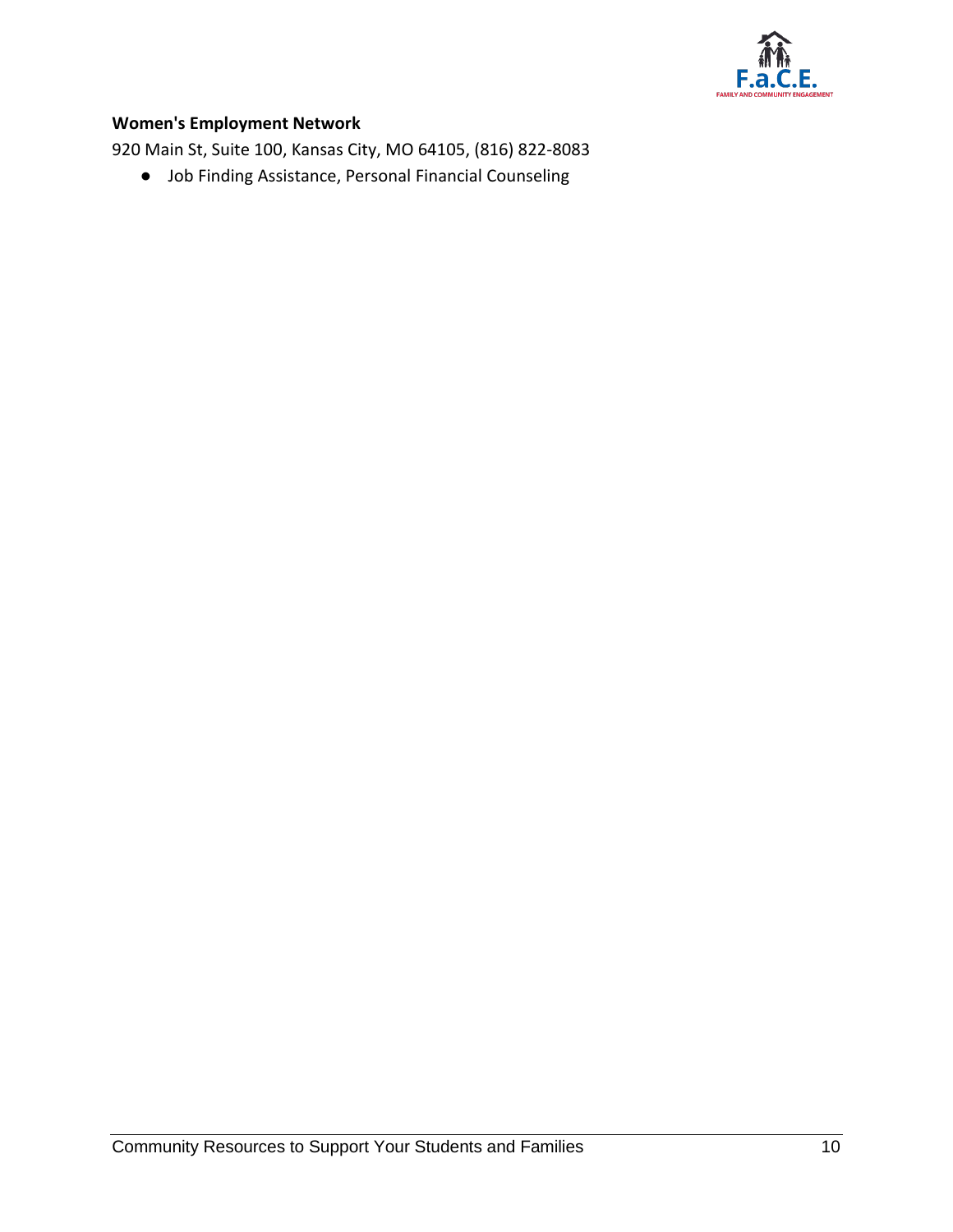

# **Food Assistance**

## **Apostolic Church Of Jesus Christ**

2901 Benton Plz., Kansas City, MO 64127, (816) 363-7160

● Food Pantries

## **Bethel AME Church**

2329 Flora Ave., Kansas City, MO 64108, (816) 231-3555

● Soup Kitchens, Food Pantries

## **Bishop Sullivan Center**

3936 Troost, Kansas City, MO 64110, (816) 561-8515

● Food Pantries: Mon - Thurs, 9:00am-12:30pm,

## **Bishop Sullivan Center**

6435 Truman Rd., Kansas City, MO 64126, (816) 231-0984

● Food Pantries: Mon - Thurs, 1:30pm-4pm

#### **Blue Hills Community Church**

10306 Blue Ridge Blvd., Kansas City, MO 64134

● Food Pantries: 2nd Tuesdays, 10am-2p,

## **Calvary Temple - Helping Hands**

5612 Saint John Ave., Kansas City, MO 64123, (816) 483-4121

● Soup Kitchens, Food Pantries

## **Catholic Charities KCSJ**

4001 Blue Pkwy, Suite 250, Kansas City, MO 64130, (816) 221-4377

● Food Stamps/SNAP Applications, Formula/Baby Food, Food Pantries

#### **Centennial United Methodist Church**

1834 Woodland, Kansas City, MO 64108, (816) 421-5527

● Food Pantries

#### **Central Presbyterian Church**

3501 Campbell St., Kansas City, MO 64109, (816) 931-2515 x16

● Food Pantries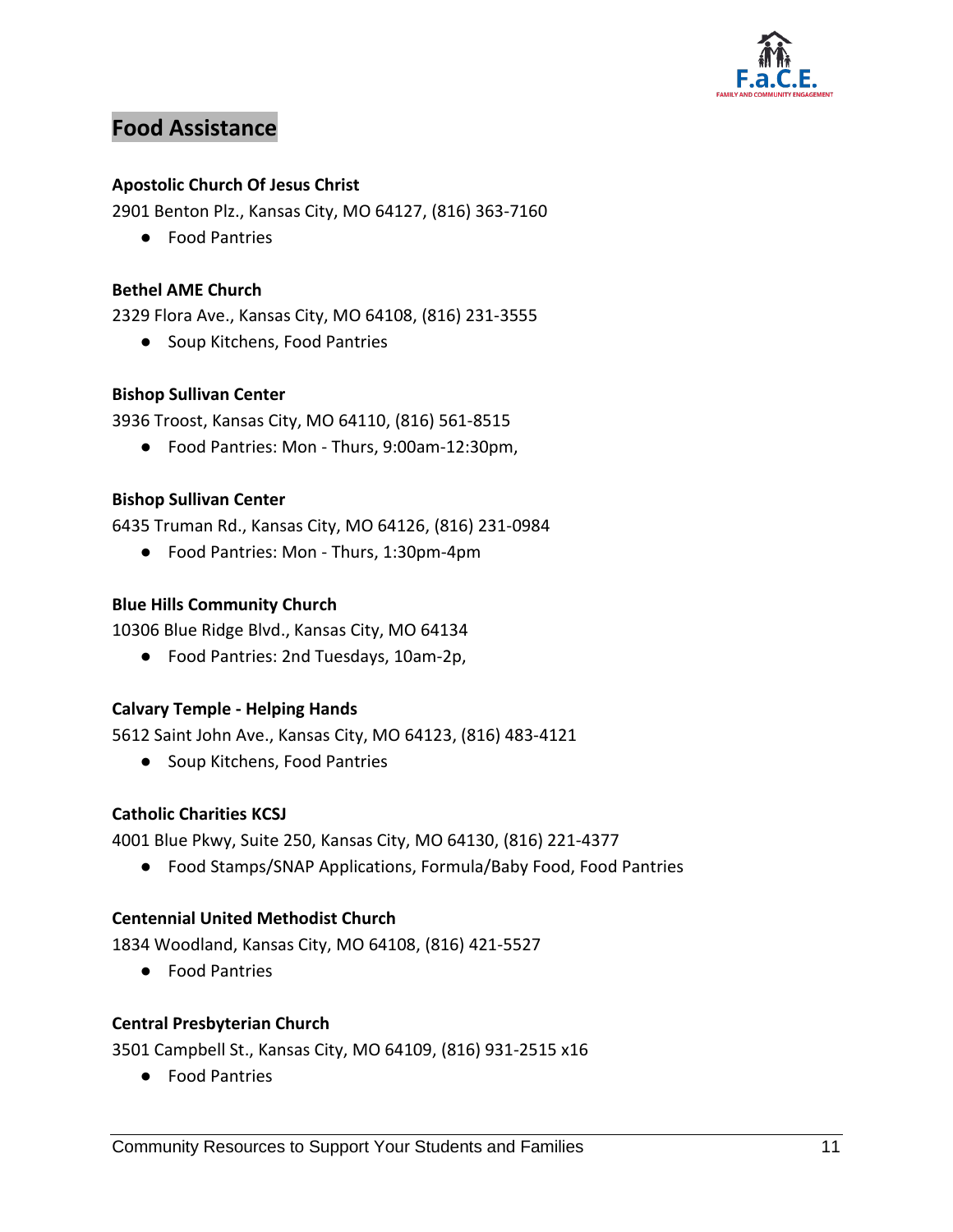

## **Christ The King Church**

8510 Wornall Rd., Kansas City, MO 64114, (816) 984-8770

● Food Pantries

## **Community Assistance Council**

10901 Blue Ridge, Kansas City, MO 64134, (913) 313-0250

● Food Pantries

## **Community Christian Church**

4601 Main St., Kansas City, MO 64112, (816) 561-6531

● Food Pantries

## **Community Progressive Church**

4920 E 31st St., Kansas City, MO 64128

● Food Pantries: Tues & Fri 8am-12pm, 1st Wednesday 8am

## **Covenant Presbyterian Church**

5931 Swope Pkwy., Kansas City, MO 64130, (816) 444-3693

● Food Pantries: Mon - Fri, 9am-12:45pm

#### **Della Lamb**

3100 E 12th ., Kansas City, MO 64127, (816) 842-8040

● Food Pantries: Fridays 8:30am-10:30am

## **Episcopal Community Service**s

11 E 40th St., Kansas City, MO 64111, (816) 931-2850

● Food Pantries: Tues & Fri 10am-12pm, Wednesday 5:30pm-7:30pm

## **Fellowship Right Baptist Church**

4700 Pittman Road., Kansas City, MO 64133, (816) 492-5958

● Food Pantries

## **Food Equality Initiative**

11 E. 40th St., Kansas City, MO 64111, (816) 800-0884

● Special Diet Food, Gluten Free Food, Food Pantries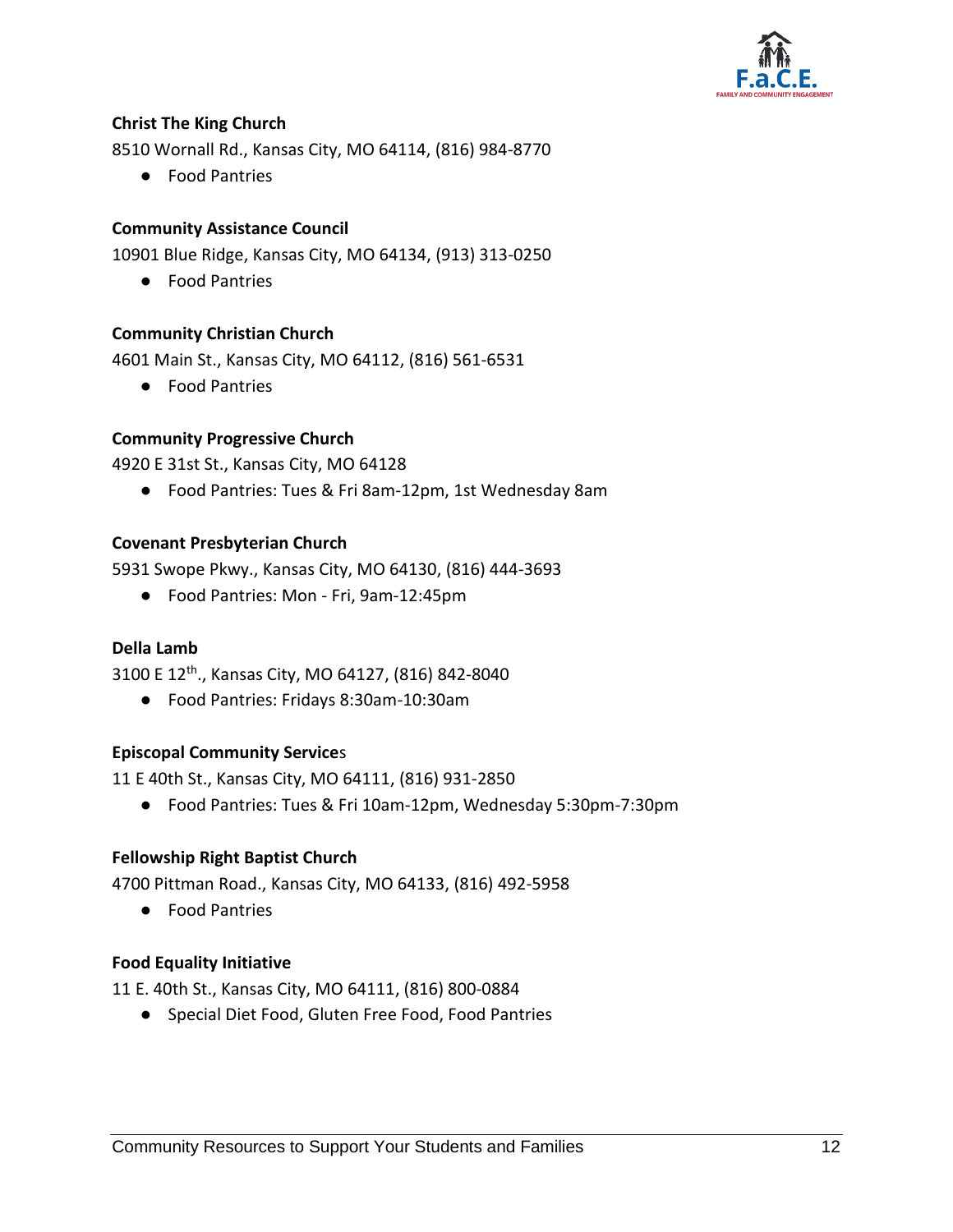

## **Full Faith Church Of Love**

546 Harrison, Kansas City, MO 64106, (816) 471-7525

● Food Pantries

## **Grace United Church**

811 Benton Blvd., Kansas City, MO 64124, (816) 231-5745

● Food Pantries

## **Guadalupe Center**

1512 Van Brunt Blvd., Kansas City, MO 64127, (816) 561-6885

● Food Pantries, Commodity Supplemental Food Program

## **Guardian Angels Church**

1310 Westport Rd., Kansas City, MO 64111, (816) 931-4351

● Food Pantries: Tues - Thurs 9am-12pm, 1pm-3pm

#### **Harvesters**

3801 Topping Ave., Kansas City, MO 64129, (816) 929-3000

Mobile Food Pantries

#### **H.E.R.O.E.S. Care Food Pantry**

7600 Ozark Rd., Kansas City, MO 64129,(913) 548-1770

● Food Pantries

## **HGC Development Community Food Pantry**

5704 Norfleet Rd., Kansas City, MO 64133, (816) 349-1735

● Food Pantries

#### **Hope Network**

10500 E 350 Hwy., Kansas City, MO 64138, (816) 778-1105

● Food Pantries

#### **Jewish Family Services - Brookside**

425 E. 63rd St., Kansas City, MO 64110, (816) 333-1172

● Food Pantries

#### **Kansas City Indian Center**

600 W 39th St., Kansas City, MO 64111, (816) 421-7608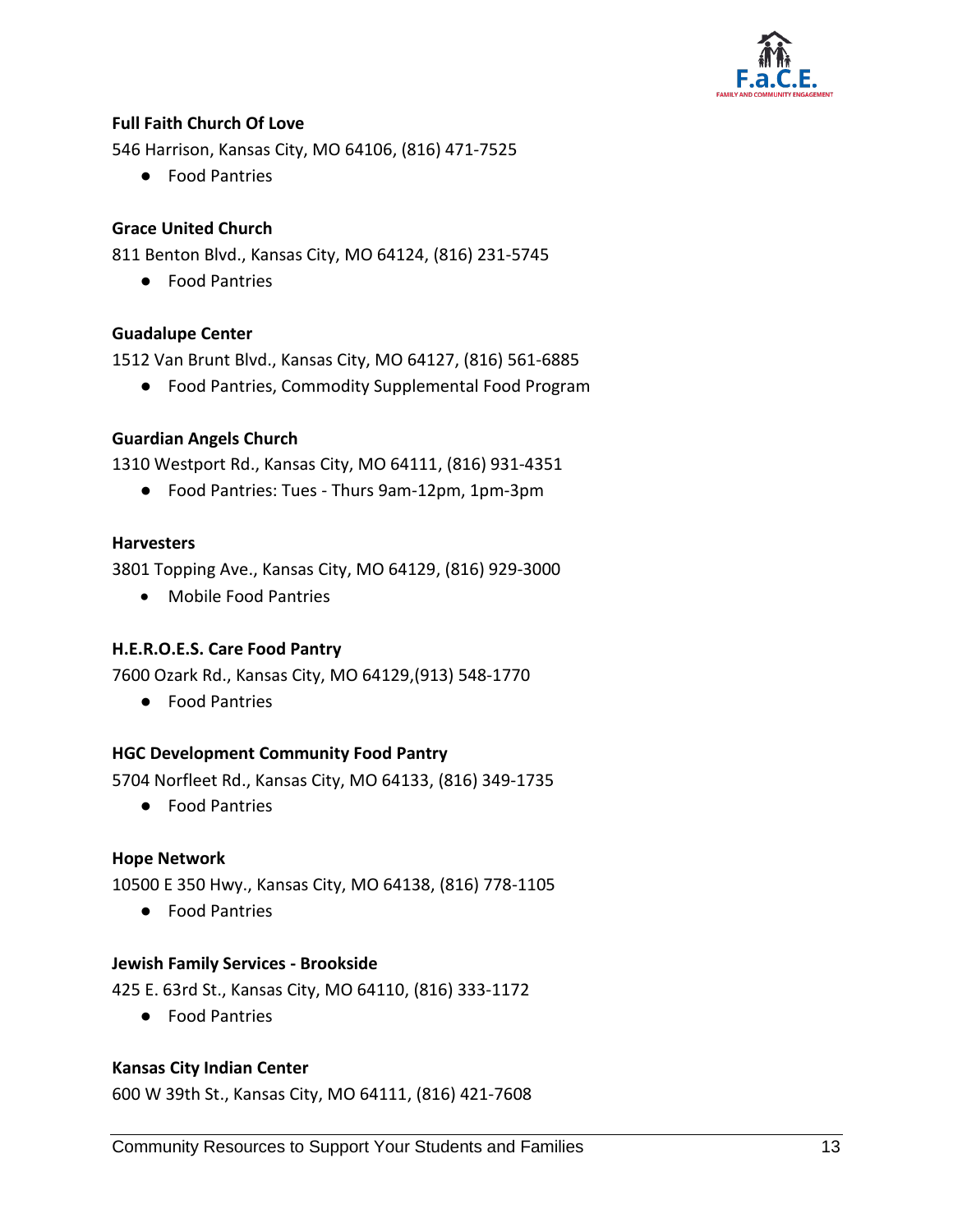

● Food Pantries

## **Linwood United Church**

3151 Olive St., Kansas City, MO 64109, (816) 923-3213

● Soup Kitchens, Food Pantries

## **Memorial Church International**

11424 Hickman Mills Dr., Kansas City, MO 64134, 816-363-7939

● Food Pantries: Thursdays 1pm-2pm

## **Metro Lutheran Ministry**

3031 Holmes, Kansas City, MO 64109, (816) 931-0027

● Fresh Food, Food Pantries

## **Metropolitan Missionary Baptist Church**

2310 E Linwood Blvd., Kansas City, MO 64109, (816) 923-3689

● Food Pantries: 2nd & 4th Tuesdays 9:30am-11am

## **Missouri Family Support Division - Jackson County Downtown**

615 E. 13th St., Fletcher Daniels Office, Kansas City, MO 64106, (855) 373-4636

● Food Stamps/SNAP Applications

## **Missouri Family Support Division - Jackson County Midtown Office**

4309 E. 50th Terr., Kansas City, MO 64130, (855) 373-4636

● Food Stamps/SNAP Applications, Medicaid Applications, Medicaid Appeals/Complaints, Child Care Expense Assistance, TANF Applications

## **Morning Star Baptist Church**

2411 E. 27th St., Kansas City, MO 64127, (816) 923-3559

● Food Pantries: 3rd Wednesdays 10:45am-12:45pm

## **Palestine Senior Citizen Activity Center, Inc.**

3325 Prospect, Kansas City, MO 64128, (816) 921-1963

● Congregate Meals/Nutrition Sites, Food Pantries: Tues - Thurs 9:30am-1pm

## **Raytown Christian Church Food Pantry**

6108 Blue Ridge Blvd., Kansas City, MO 64133, (816) 353-1708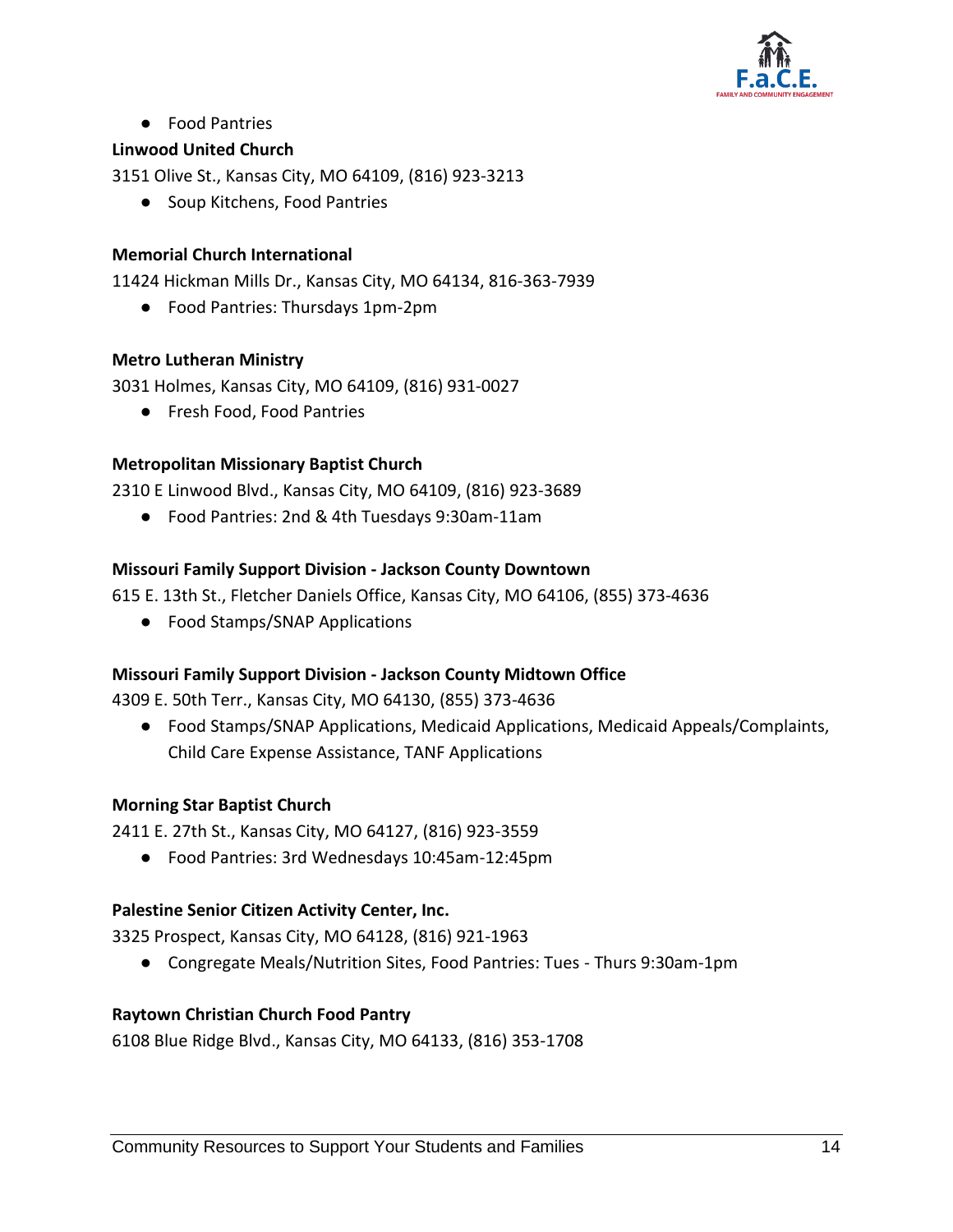

## **Redemptorist**

207 W. Linwood Blvd., Kansas City, MO 64111, (816) 931-9942

● Food Pantries: Mon - Fri 10am-11:45am

## **Saint Andrews United Methodist Church**

4601 Benton Blvd., Kansas City, MO 64130, (816) 921-1548

● Food Pantries

#### **Saint Augustine Episcopal**

2732 Benton Blvd., Kansas City, MO 64128, (816) 921-8534

● Food Pantries

#### **Saint Catherine Of Siena**

4101 E 105th Terr., Kansas City, MO 64137, (816) 761-9772

● Food Pantries

## **Saint Elizabeth Church**

2 E 75th St., Kansas City, MO 64114, (816) 523-3909

● Food Pantries

#### **Saint Francis Xavier Catholic Church**

1001 E 52nd St., Kansas City, MO 64110, (816) 523-5115

● Food Pantries

#### **Saint Mary's Episcopal Church**

1307 Holmes, Kansas City, MO 64106, (816) 842-0975

● Soup Kitchens, Food Pantries

#### **Saint Regis Food Pantry**

8941 James A. Reed Rd., Kansas City, MO 64138, (816) 761-1608

● Food Pantries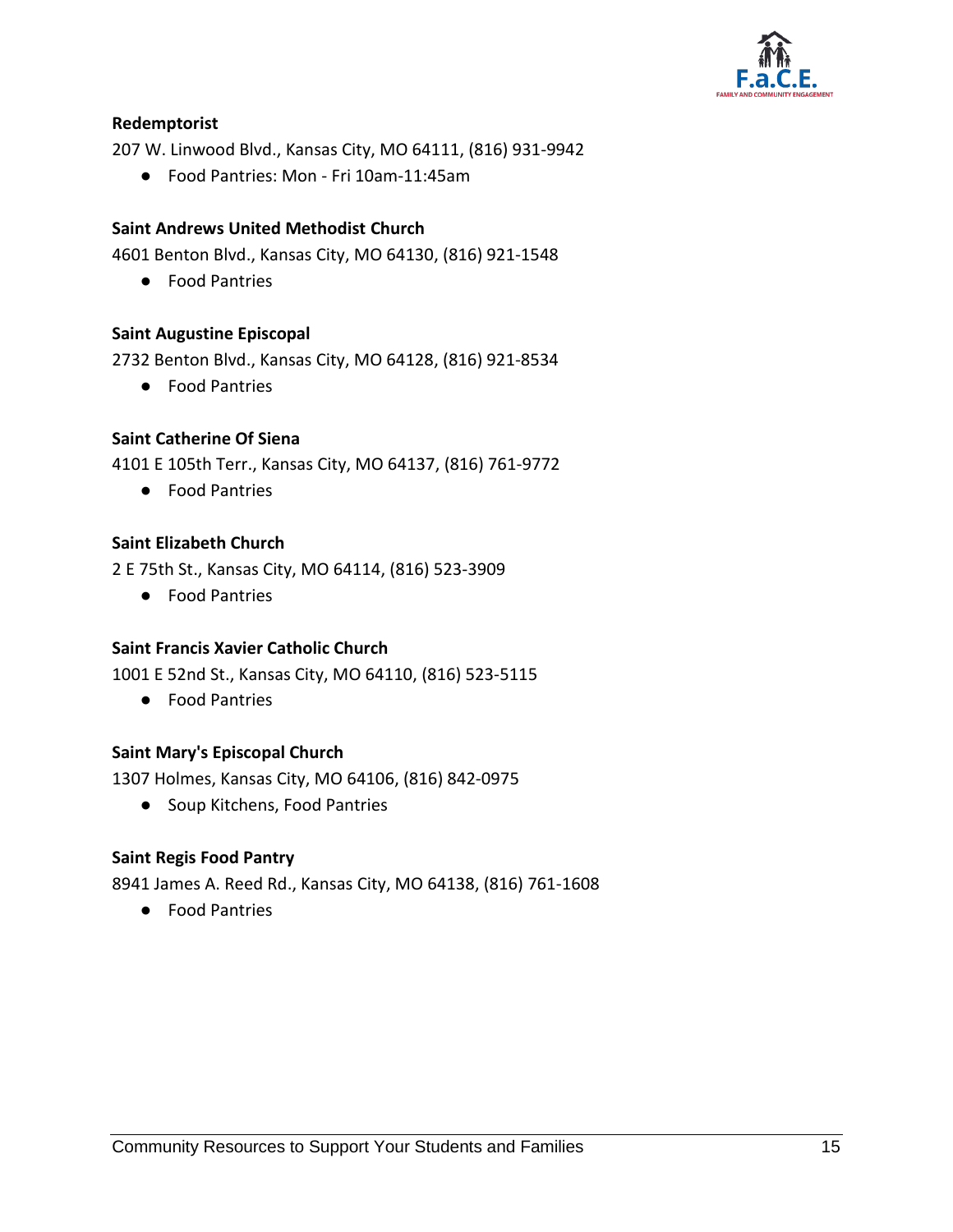

## **Saint Stephen's Baptist Church**

1414 Truman Rd., Kansas City, MO 64106, (816) 842-6311

● Food Pantries

## **Saint Therese Catholic Church - Euclid**

5814 Euclid, Kansas City, MO 64130, (816) 444-5406

● Food Pantries

#### **Salvation Army - Bellefontaine**

3013 E. 9th St., Kansas City, MO 64124, (816) 483-8484

● Food Pantries

#### **Salvation Army - Westport**

500 W 39th St., Kansas City, MO 64111, (816) 753-6040

● Food Pantries: Tues & Thurs 1:30pm-2:30pm, Wed 10am-11am

#### **Seton Center**

2816 E. 23rd St., Kansas City, MO 64127, (816) 581-4710

● Food Pantries

#### **Southside First Baptist Church**

2015 E. 50th St. Kansas City, MO 64130, (816) 924-2489

● Food Pantries

#### **St. James United Methodist Church**

5540 Wayne Ave., Kansas City, MO 64110, (816) 444-5588

● Food Pantries: 2nd, 3rd, 4th Wednesdays 5pm-6pm

#### **Sunlight Missionary Baptist Church**

4444 Woodland, Kansas City, MO 64110, (816) 921-4159

● Food Pantries

#### **Swope Parkway Church Of Christ**

5620 Swope Pkwy., Kansas City, MO 64130, (816) 444-9511

● Soup Kitchens, Food Pantries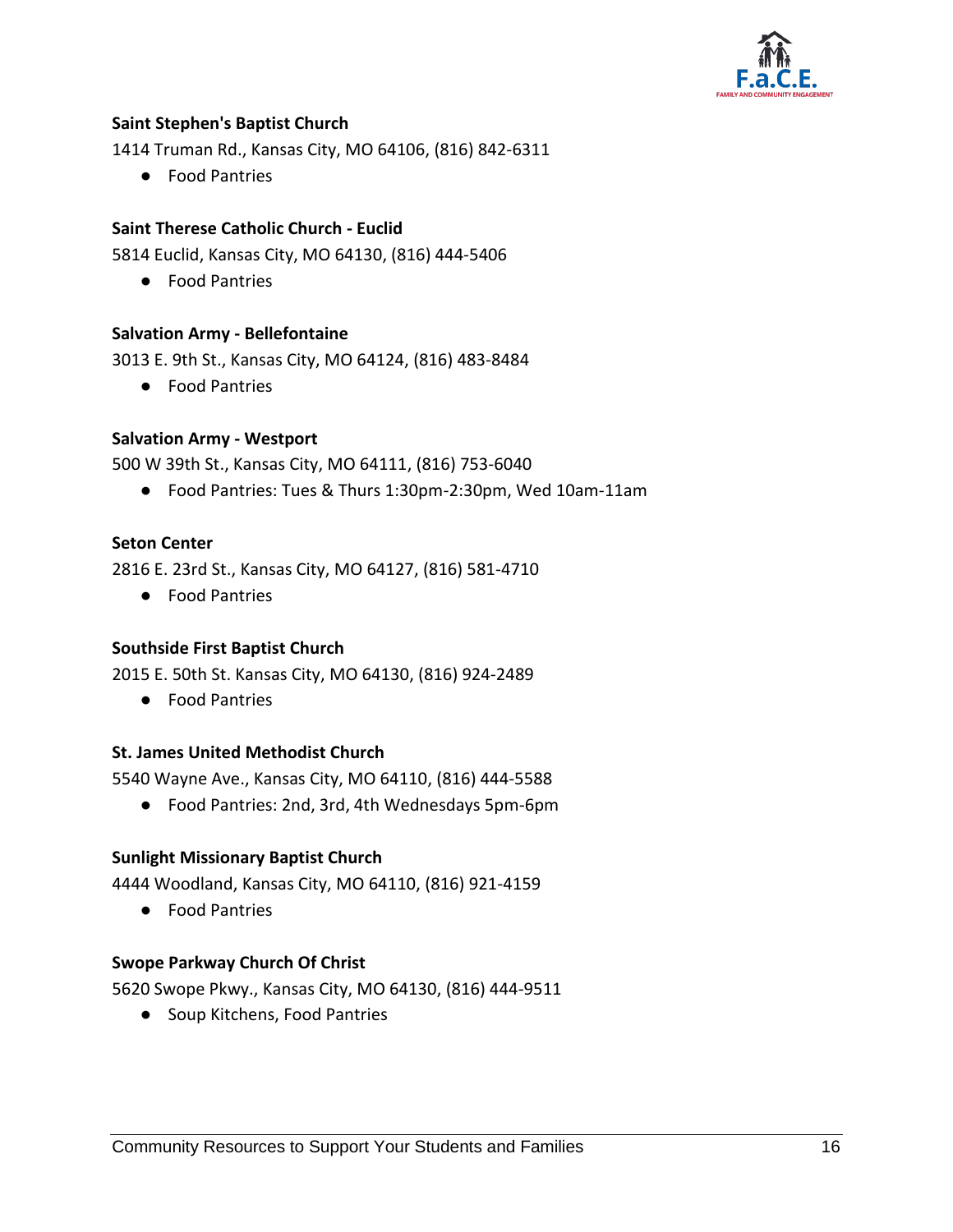

## **Victorious Life Church Pantry**

3400 Paseo Blvd., Kansas City, MO 64109, (816) 561-3619

● Food Pantries

## **Visitation Parish - St. Vincent De Paul Society**

5141 Main St., Kansas City, MO 64112, (816) 753-9061

● Food Pantries

## **Zion Grove Missionary Baptist Church**

2801 Swope Pkwy., Kansas City, MO 64130, (816) 924-1819

● Food Pantries

# **Homeless Resources**

## **Angel Eyes Maternity Home**

PO Box 300461, Kansas City, MO 64130, (816) 368-4994

• Shelter

## **Artists Helping The Homeless - Be The Change Program**

Kansas City, MO 64111, (816) 668-1007

● Homeless Transportation Programs, Homeless Shelter Pickup Sites

## **City Union Mission**

1100 E. 11th St., Kansas City, MO 64106, (816) 474-9380

Shelter

## **Kansas City Rescue Mission**

1520 Cherry St., Kansas City, MO 64108, (816) 421-7643

• Shelter

#### **Reconciliation Services - Homeless Identification Assistance**

3101 Troost, Kansas City, MO 64109, (816) 931-4751

● Identification Card Fee Payment Assistance, Birth Certificate Fee Payment Assistance

#### **reStart**

918 E. 9th St., Kansas City, MO 64106, (816) 472-5664

• Shelter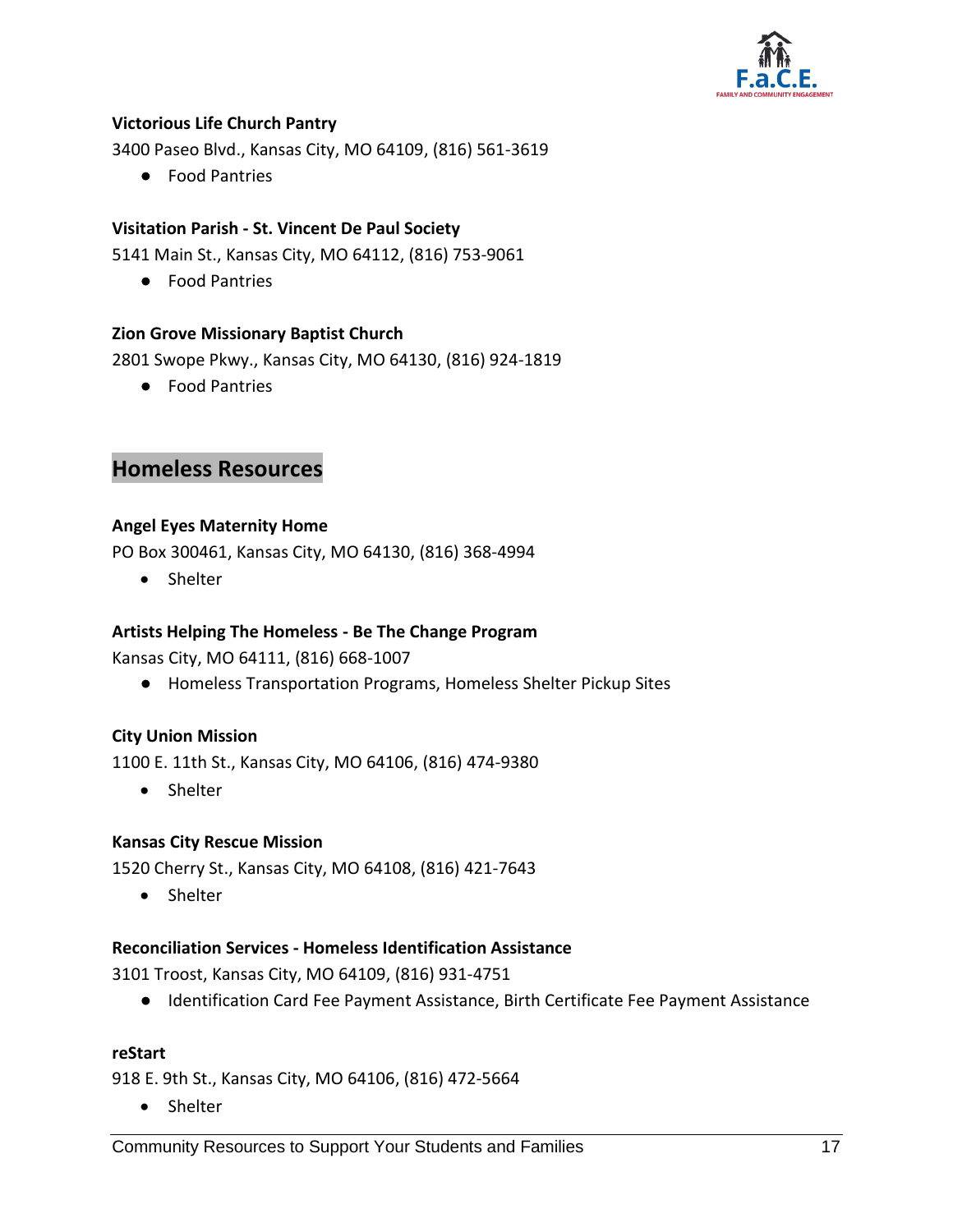

#### **reStart Youth Emergency Shelter**

918 E. 9th St., Kansas City, MO 64106, (816) 309-3048

• Shelter

## **Sheffield Place**

6604 E. 12th St., Kansas City, MO 64126, (816) 483-9927

Shelter

#### **Swope Health Services - Homeless Outreach**

3801 Blue Pkwy., Kansas City, MO 64130, (816) 599-5480

## **Synergy House Emergency Youth Shelter**

(816) 741-8700

Shelter

# **Housing**

#### **Hillcrest Transitional Housing**

401 N. Spring St., Independence, MO, 816-461-0468

## **Housing Authority Voucher Choice Program** 299 Paseo Blvd., Kansas City, MO 64106, (816) 968-4100

## **HUD Housing Referral & Counseling**

(800) 569-4287

## **reStart Housing Solutions Center**

1444 E. 8th St., Kansas City, MO 64106, (816) 472-5664

## **Immigration Services**

#### **Don Bosco - Adult and Community Education**

309 Benton Blvd., Kansas City, MO 64106, (816) 231-2700

● Citizenship Test Preparation, English as a Second Language, GED/High School Equivalency Test Instruction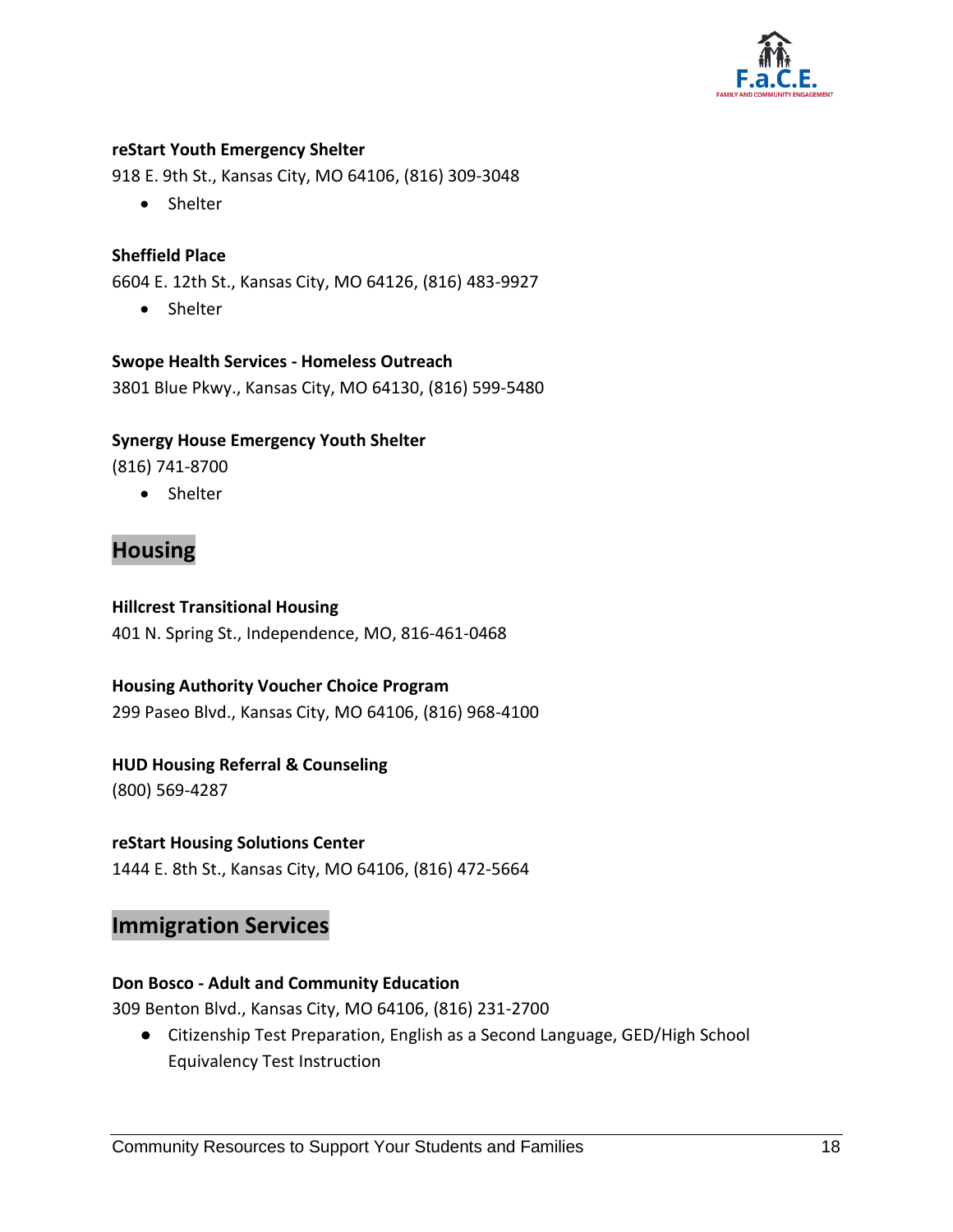

## **Jewish Vocational Service - Immigration Counseling Services**

4600 Paseo, Kansas City, MO 64110, (816) 471-2808

● Rights Counseling for Undocumented People, Naturalization Support/Legal Services, Immigrant Visa Application Filing Assistance, Adjustment of Status to Lawful Permanent Residence

## **Kansas City Public Library - RISE**

14 West 10th St., Kansas City, MO 64105, (816) 701-3766

#### **The Clinic at Sharma-Crawford Attorneys at Law**

515 Avenida Cesar E. Chavez, Kansas City, MO 64108, (816) 994-2300

● Immigration/Naturalization Adjudication Services, Legal Representation

#### **UMKC Empowerment Program**

615 E 52nd St, Suite 223, Kansas City, MO 64110, (816) 235-2484

● Cultural Transition Counseling, Individual Counseling, Family Counseling, Refugee Resettlement Services, Case/Care Management, Housing Search Assistance

# **Medical**

#### **CareNow South Kansas City**

13551 Madison Ave., Kansas City, MO 64145, Phone: (816) 256-3095

## **Children's Mercy, Adele Hall Campus\* ER**

2401 Gillham Road, Kansas City, MO 64108

#### **Children's Mercy Broadway**

3101 Broadway Boulevard, Kansas City, MO 64111

#### **Cradle Thru College Care**

1004 Carondelet Dr., Suite 310, Kansas City, MO 64114, (816) 942-5437

#### **Good Samaritan Project**

3030 Walnut St., Kansas City, MO 64108, (816) 561-8784

● HIV & AIDS Services

#### **Health Care for Children**

9051 Northeast 81st Terrace, #100, Kansas City, MO 64158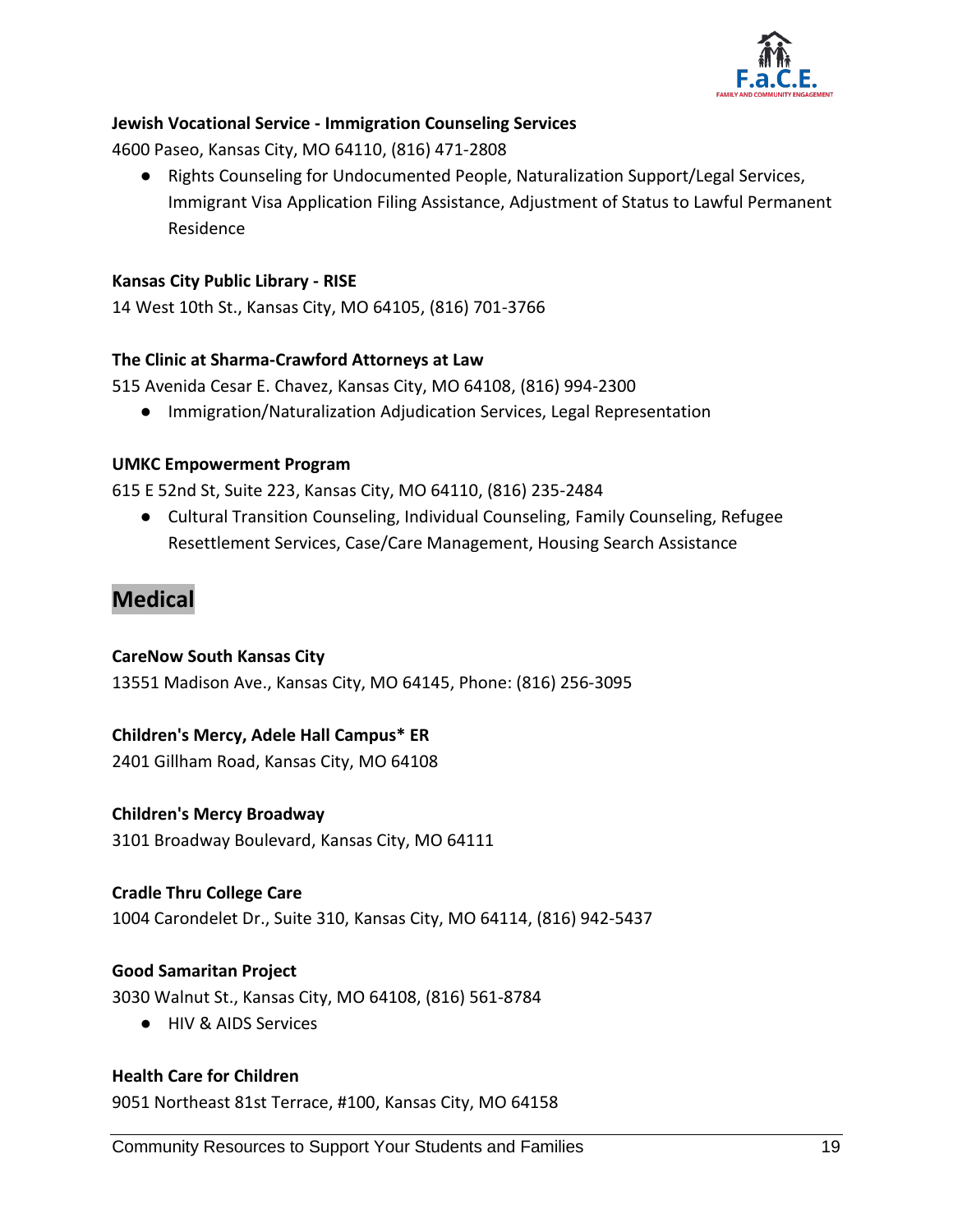

## **KC Care Clinic**

3515 Broadway, Kansas City, MO 64111, (816) 753-5144

## **KC Health Department**

2400 Troost, Kansas City, MO 64108, (816) 513-6008

● Immunizations, STD testing, birth certificates, etc

#### **KC Medicine Cabinet**

(816) 276-7517

● Prescriptions, dental, diabetic supplies, eyeglasses

## **Pediatric Associates (Plaza Office)**

4400 Broadway Blvd., Kansas City, MO 64111, (816) 561-8100

## **Pediatric Care North**

8781 N Platte Purchase Dr., Kansas City, MO 64155, (816) 587-3200

## **Research - ER of Brookside**

6601 Rockhill Road, Kansas City, MO 64131, (816) 276-7380

## **Research Medical Center**

2316 E. Meyer Blvd., Kansas City, MO 64132, (816) 276-4000

## **Samuel L Rodgers Cabot Westside Medical**

2121 Summit Street, Kansas City, MO 64108, (816) 471-0900

## **Samuel L Rodgers Downtown Campus**

825 Euclid Ave., Kansas City, MO 64124, (816) 474-4920

## **St. Joseph Medical Center**

1000 Carondelet Drive, Kansas City, MO 64114, (816) 942-4400

## **Saint Luke's Hospital of Kansas City**

4401 Wornall Rd., Kansas City, MO 64111, (816) 932-2000

## **Saint Luke's Primary Care - Plaza**

4321 Washington St Medical Plaza III, Ste. 3000, Kansas City, MO 64111, (816) 932-3100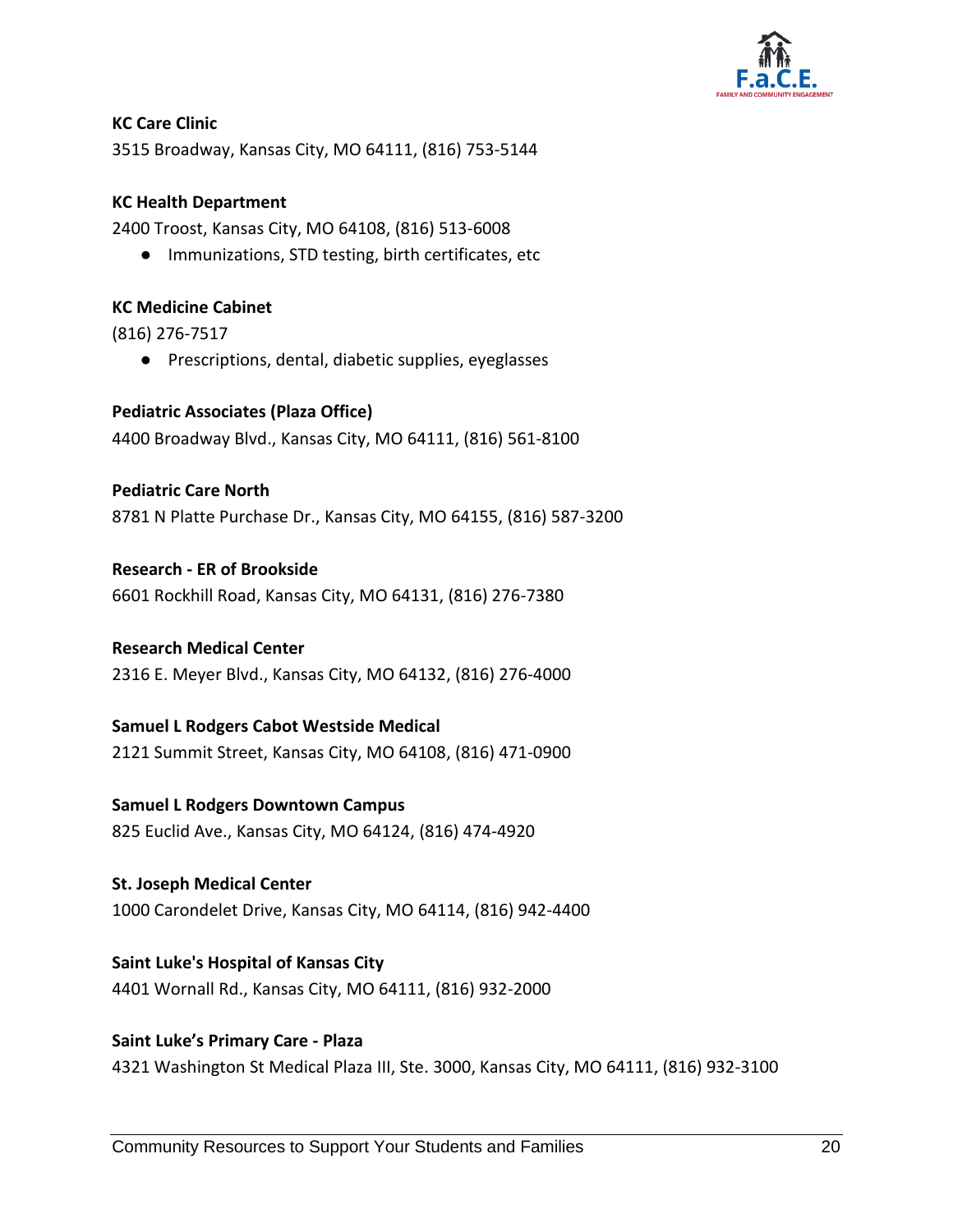

## **Swope Health Central**

3801 Blue Parkway, Kansas City, MO 64130, (816) 923-5800

## **TMC Hospital Hill**

2301 Holmes Road, Kansas City, Missouri 64108, (816) 404-1000

## **UH Community Care Linwood**

3800 Linwood Boulevard, Kansas City, MO 64128, (816) 404-6700

## **Rent/Utility Assistance**

## **Bishop Sullivan Center**

3936 Troost, Kansas City, MO 64110, (816) 561-8515 6435 Truman Rd., Kansas City, MO 64126, (816) 231-0984

● Water Service Payment Assistance, Gas Service Payment Assistance, Electric Service Payment Assistance, Rent Payment Assistance

## **Cathedral of The Immaculate Conception**

416 W. 12th St., Kansas City, MO 64105, (816) 842-0416

● Gas Service Payment Assistance, Electric Service Payment Assistance, Local Transit Passes, Rent Payment Assistance

## **Catholic Charities KCSJ**

4001 Blue Pkwy, Suite 250, Kansas City, MO 64130, (816) 221-4377

● Water Service Payment Assistance, Gas Service Payment Assistance, Electric Service Payment Assistance, Rent Payment Assistance

#### **City Union Mission Community Assistance**

1310 Wabash Ave., Kansas City, MO 64127, (816) 329-1444

● Utility Assistance

#### **Community Assistance Council**

10901 Blue Ridge, Kansas City, MO 64134, (816) 763-3277

● Utility Assistance, Rent Assistance

#### **Community Action Agency**

6323 Manchester Ave., Kansas City, MO 64133, (816) 358-6868

● Utility Assistance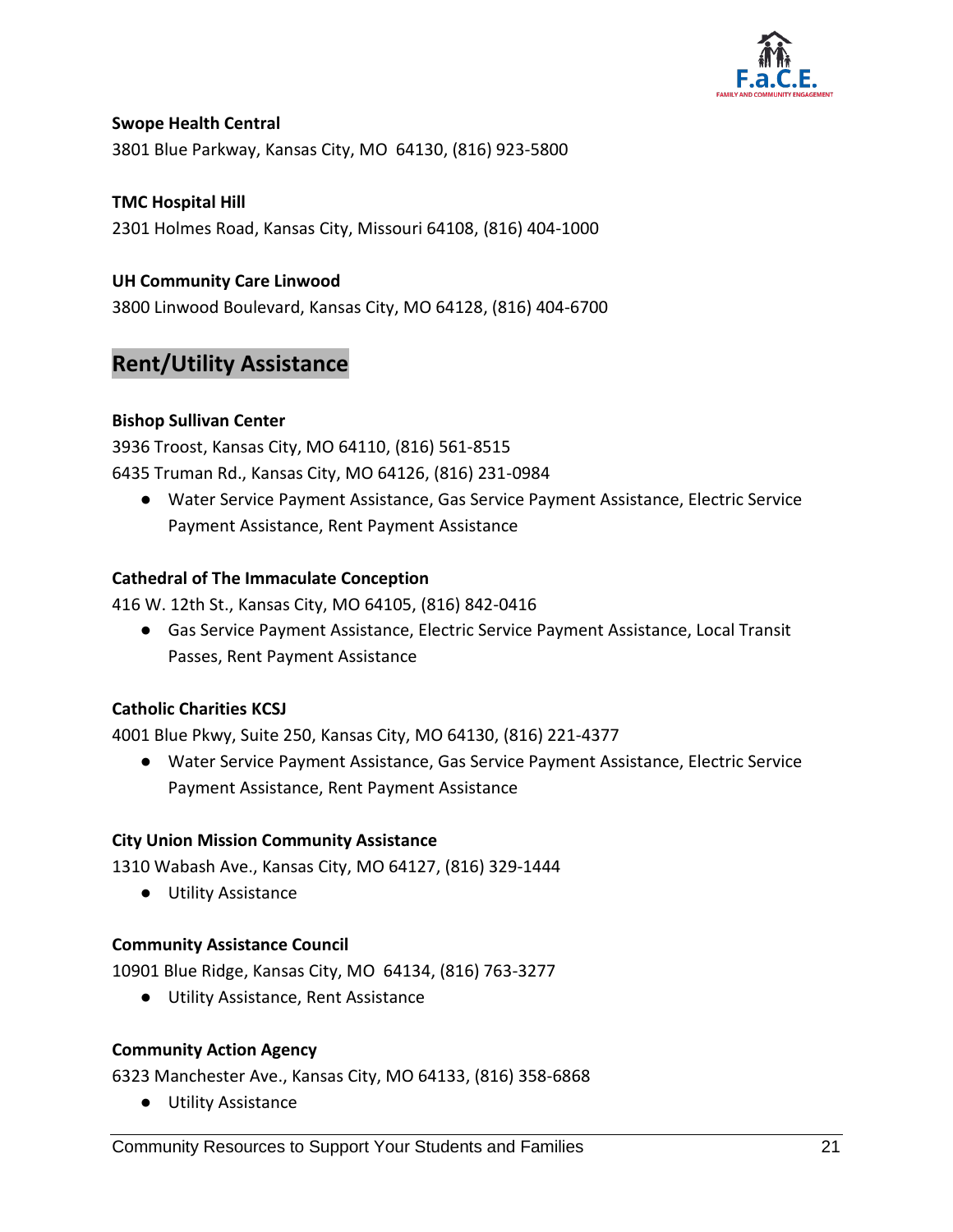

#### **Della Lamb**

3100 E. 12th St., Kansas City, MO 64127, (816) 842-8040

● Gas Service Payment Assistance, Electric Service Payment Assistance

#### **Guadalupe Center**

1512 Van Brunt Blvd., Kansas City, MO 64127, (816) 561-6885

● Water Service Payment Assistance, Gas Service Payment Assistance, Electric Service Payment Assistance, Rent Payment Assistance

#### **Kansas City Indian Center**

600 W 39th St., Kansas City, MO 64111, (816) 421-7608

● Water Service Payment Assistance, Gas Service Payment Assistance, Electric Service Payment Assistance

#### **Metro Lutheran Ministry - Central**

3031 Holmes, Kansas City, MO 64109, (816) 931-0027

● Rent Payment Assistance

#### **Reconciliation Services**

3101 Troost Ave., Kansas City, MO 64109, (816) 931-4751

● Water Service Payment Assistance

#### **Redemptorist**

207 W. Linwood, Kansas City, MO 64111, (816) 703-9618

● Rent Payment Assistance

#### **Saint Elizabeth Church**

2 E. 75th St., Kansas City, MO 64114, (816) 523-3909

● Water Service Payment Assistance, Gas Service Payment Assistance, Electric Service Payment Assistance

#### **Saint Thomas More**

11822 Holmes Rd., Kansas City, MO 64131,(816) 810-7863

● Water Service Payment Assistance, Gas Service Payment Assistance, Electric Service Payment Assistance, Rent Payment Assistance